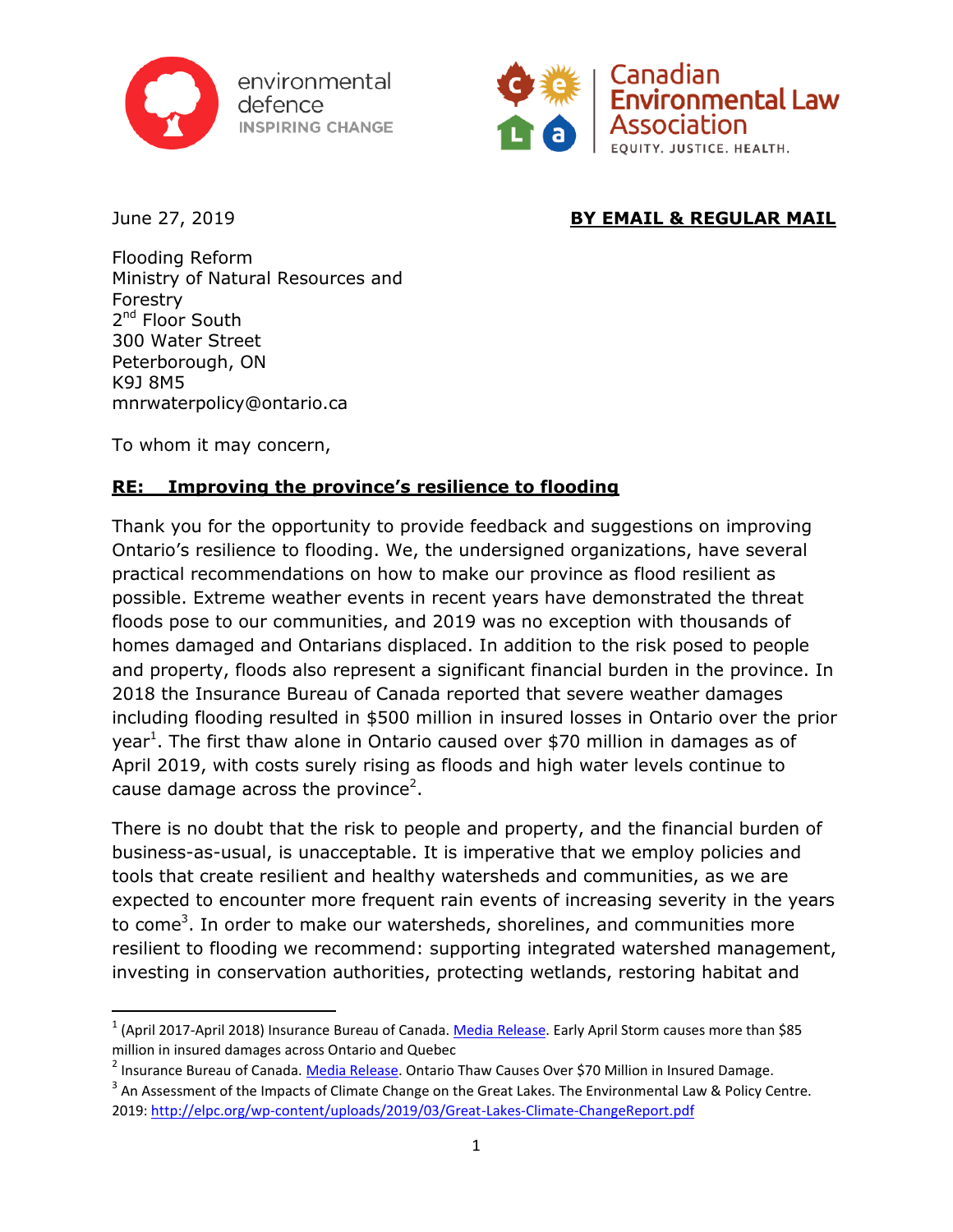planting trees. Additional information on these recommendations is outlined in more detail below. These recommendations represent our preliminary thoughts on creating flood resilient communities, and we look forward to providing further feedback when the Ministry presents proposed plans of action.

### Integrated Watershed Management

In order to have effective flood mitigation policies, an integrated watershed management approach is essential. Integrated watershed management (IWM) provides direction to human activities in order to protect and rehabilitate water, and the aquatic and terrestrial health as well as the social and economic resources and assets in the watershed<sup>4</sup>. Through an IWM model, conservation authorities and other organizations are able to achieve coordinated management of the watershed in a way that protects people and property, as well as the health of ecosystems within the watershed.

Using an IWM model addresses the most important factor in watershed management and flood protection: what happens upstream has impacts downstream. Large scale flooding cannot be managed by one municipality or county, and flood waters flow across jurisdictions throughout watersheds. Therefore, using a watershed scale is necessary to properly understand flood risk and mitigate against flooding. Conservation authorities are key agencies with the technical expertise and scope to implement true IWM, and they should be enabled to deliver IWM through their existing core programs and services including natural resource management.

## Investing in Conservation Authorities

 $\overline{\phantom{a}}$ 

Further to our recommendation to enable conservation authorities to implement IWM, we also recommend that there be an investment made in conservation authorities and the services they provide in flood mitigation. We were extremely disappointed with the recent announcement to cut provincial transfer payments for flood hazard mitigation to conservation authorities by 50 per cent. With impacts from climate change becoming more frequent and severe, the only changes to this funding should be to increase it. We therefore recommend this funding be restored, as well as additional provincial investment in flood plain mapping, and support for conservation authorities and others to use innovative forecasting and flood warning tools.

Investments should be made to support conservation authorities, and their jurisdiction in the planning system (s28 of the *Conservation Authorities Act*) should

<sup>&</sup>lt;sup>4</sup> Overview of Integrated Watershed Management in Ontario. Conservation Ontario. 2010. [https://conservationontario.ca/fileadmin/pdf/policy-priorities\\_section/IWM\\_OverviewIWM\\_PP.pdf](https://conservationontario.ca/fileadmin/pdf/policy-priorities_section/IWM_OverviewIWM_PP.pdf)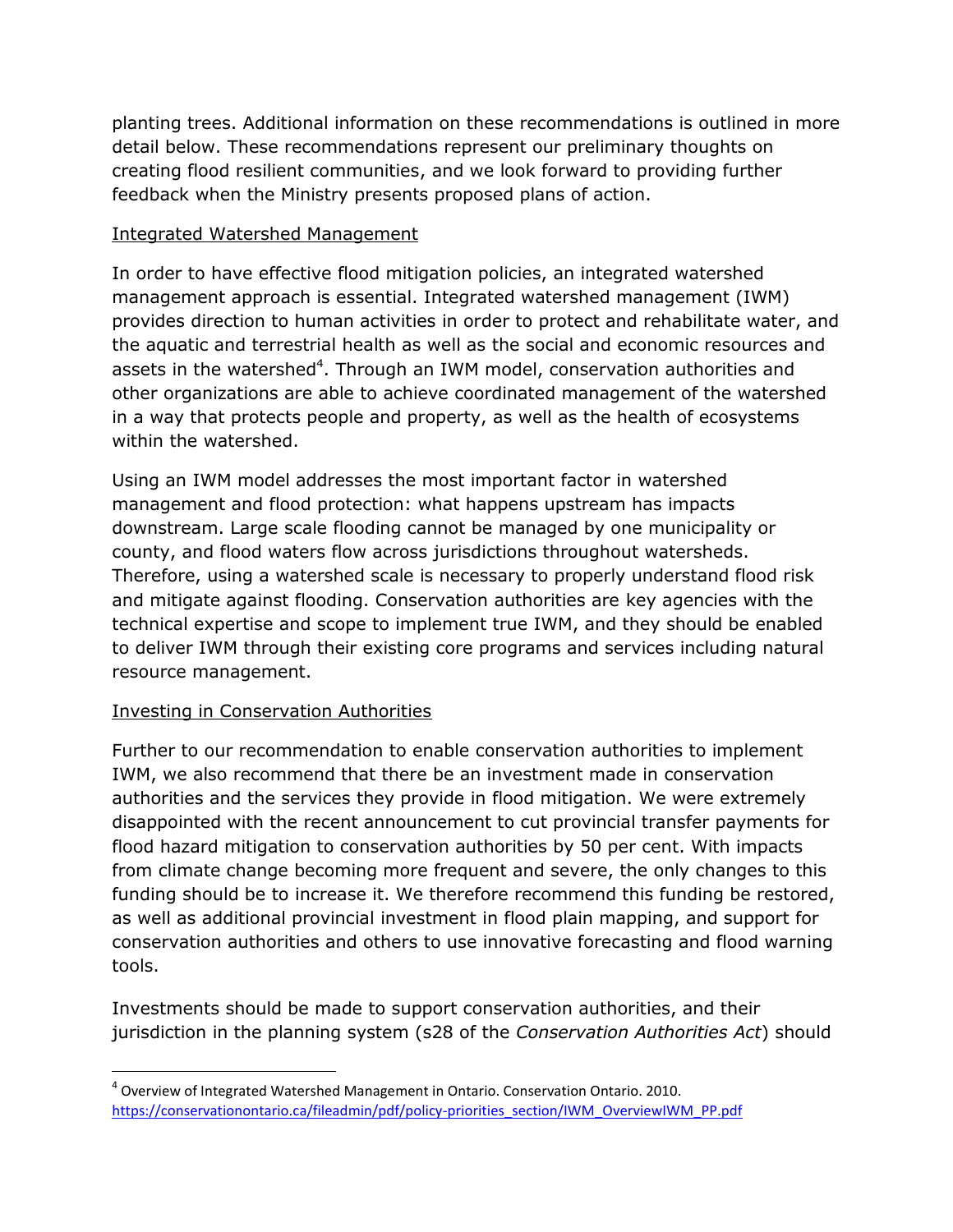be respected and supported in regards to floodplain regulations. There is no replacement for the knowledge and expertise that conservation authorities hold, and they are the best suited agencies to protect Ontario communities from floods as they are the only agencies operating at the watershed scale on these issues.

### Protecting Wetlands

 $\overline{\phantom{a}}$ 

Preserving and restoring Ontario's wetlands is a practical way to enhance resiliency to flooding, especially in southern Ontario. There are very few remaining wetlands in southern Ontario, and strong protection for those that remain is absolutely essential to flood resilience. Wetlands and naturalized shorelines provide capacity for water to be stored and slowed down from flooding developed areas. They also trap sediment and pollutants while naturally filtering water and improving overall quality. Natural infrastructure can be extremely cost effective in mitigating flooding, for example in the Town of Oakville, a 250-metre naturalized channel provides up to \$1.44 million in flood protection annually<sup>5</sup>.

Wetlands are natural infrastructure assets that should be strongly protected, and we recommend strengthening the provincial policy statement to deem every wetland as provincially significant until an assessment determines otherwise. While communities are facing increasing threats from extreme weather and flooding, it is imperative that we take bold action to protect the natural infrastructure we have left. We must also take steps to restore habitats and create natural infrastructure where possible.

## Protecting and Restoring Natural Heritage

Further to the above recommendations on protecting and restoring wetlands, we must protect, restore and create natural heritage with the goal of climate resilience. One great example of investing in natural infrastructure is the 50 Million Tree Program run by Forests Ontario. It was extremely disappointing to see provincial funding cancelled for this program in late April of this year. Increased tree cover makes watersheds more resilient to flooding, and some regions in Ontario are desperate for additional tree cover. In southwestern Ontario, particularly in Windsor and Chatham-Kent, there is less than 10% tree cover making the region extremely vulnerable to severe flooding. Comparatively, 30% forest cover is considered marginally healthy with anything less being considered at risk; therefore 10% forest cover represents extreme vulnerability<sup>6</sup>.

<sup>&</sup>lt;sup>5</sup> Combatting Canada's Rising Flood Costs: Natural infrastructure is an underutilized option. September 2018. Insurance Bureau of Canada: [www.ibc.ca/on/resources/studies](http://www.ibc.ca/on/resources/studies)

<sup>6</sup> Back to Basics:2018 Environmental Protection Report. Environment Commissioner of Ontario. <https://docs.assets.eco.on.ca/reports/environmental-protection/2018/Back-to-Basics.pdf>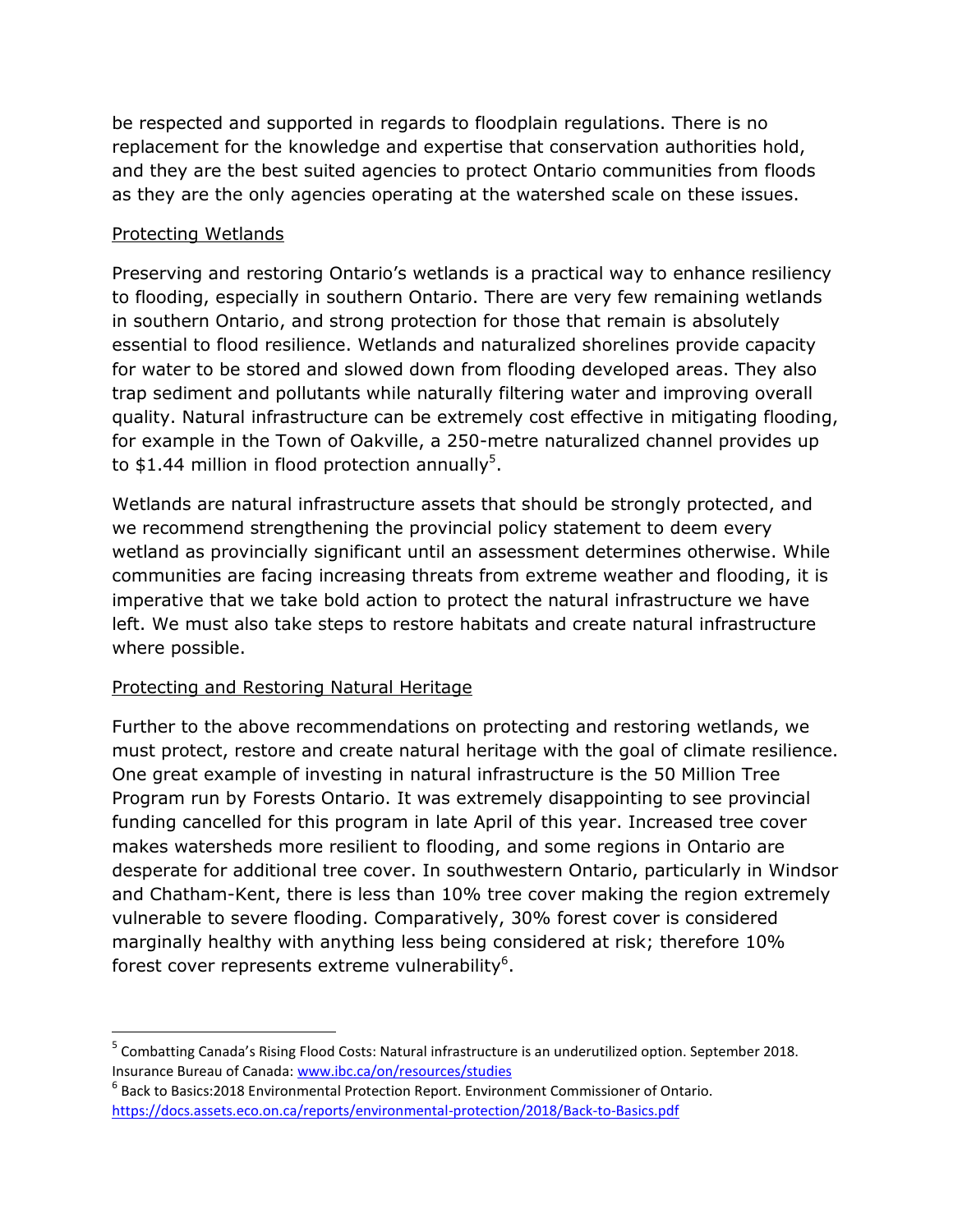Tree planting is an investment in natural infrastructure and in making our communities more resilient. For example, Forest Ontario calculated that the GDP impact of tree planting in southern Ontario is over \$12.7 million annually<sup>7</sup>. We therefore recommend that the provincial government invest in similar programs across the province with the goal of increasing the province's resilience to flooding. Specifically, we recommend dedicating 15% of all infrastructure funding to implementing natural infrastructure (also called living green infrastructure).

### In Conclusion

We trust that these recommendations will be duly considered in the consultation on improving Ontario's resiliency to flooding, and appreciate the opportunity to participate. In closing, we urge the Ministry of Natural Resources and Forestry to recognize the necessity of managing flood mitigation at a watershed scale and the importance of natural infrastructure. There is no need to reinvent the wheel when it comes to protecting our communities from flooding. This goal can be achieved by investing in our existing agencies (eg, conservation authorities) and by protecting and restoring our natural infrastructure (eg, wetlands and forests).

Sincerely,

 $\overline{\phantom{a}}$ 

Sinface

Kelsey Scarfone, MS Water Programs Manager **Environmental Defence Canada**

Anastasia Lintner, PhD, LLB Special Projects Counsel, Healthy Great Lakes **Canadian Environmental Law Association**

This letter has been endorsed by the following organizations:

<sup>&</sup>lt;sup>7</sup> The Economic Value of Tree Planting in Southern Ontario. Green Analytics and Forests Ontario. February, 2019. [https://www.forestsontario.ca/wp-content/uploads/2019/03/Green-Analytics-Report-The-Economic-Value-of-](https://www.forestsontario.ca/wp-content/uploads/2019/03/Green-Analytics-Report-The-Economic-Value-of-Tree-Planting-in-Southern...-1.pdf)[Tree-Planting-in-Southern...-1.pdf](https://www.forestsontario.ca/wp-content/uploads/2019/03/Green-Analytics-Report-The-Economic-Value-of-Tree-Planting-in-Southern...-1.pdf)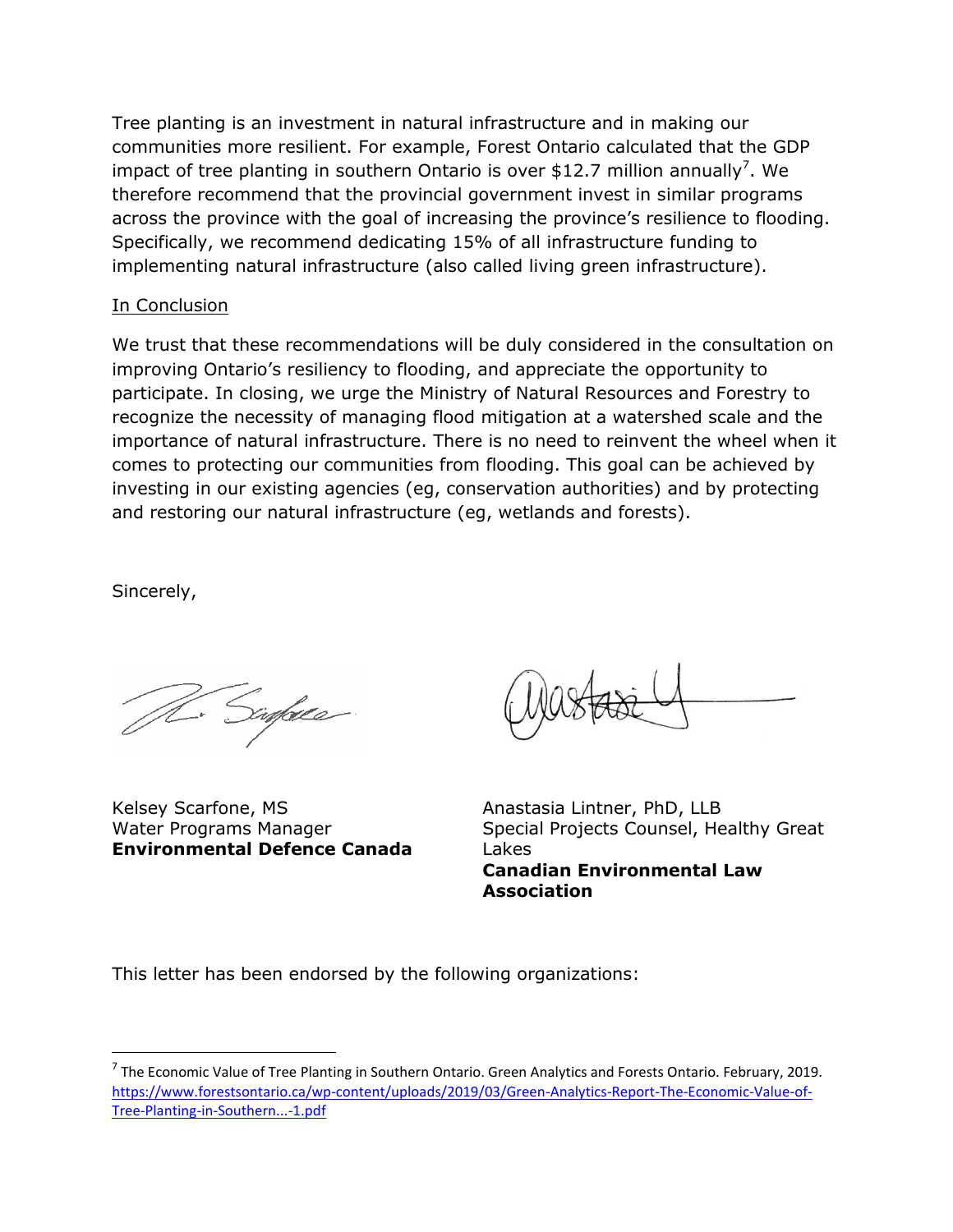

**Cassie Barker** Executive Director Women's Healthy Environment Network



**Linda Heron** Chair Ontario Rivers Alliance



**Paul Mero** Interim Executive Director EcoSpark



**Environmental Education** in Classrooms and Communities

**Liz Benneian** Executive Director and Manager, Environmental Education Ontariogreen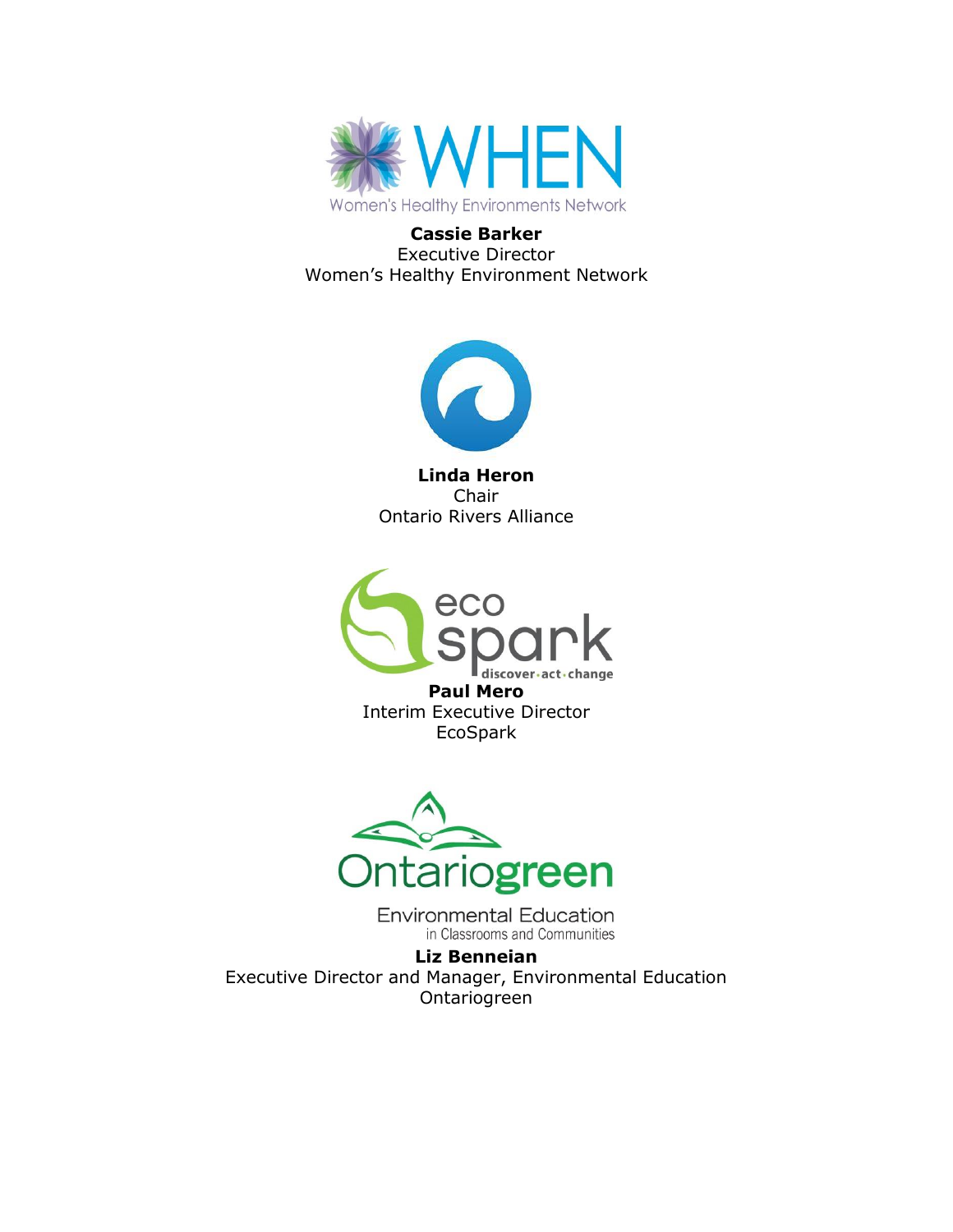



# **Dr. Gail Krantzberg** Professor, Engineering and Public Policy Program McMaster Univeristy



Federation of Ontario Cottagers' Associations **Terry Rees** Executive Director Federation of Ontario Cottagers' Association (FOCA)

# PEOPLE · PLAN · COMMUNITY

**Susan Robertson**, MCIP RPP MES(Pl) Principal Planner People Plan Commtunity



Environmental Stewardship

**Amila Dreise** Interim Ontario Director A Rocha Ontario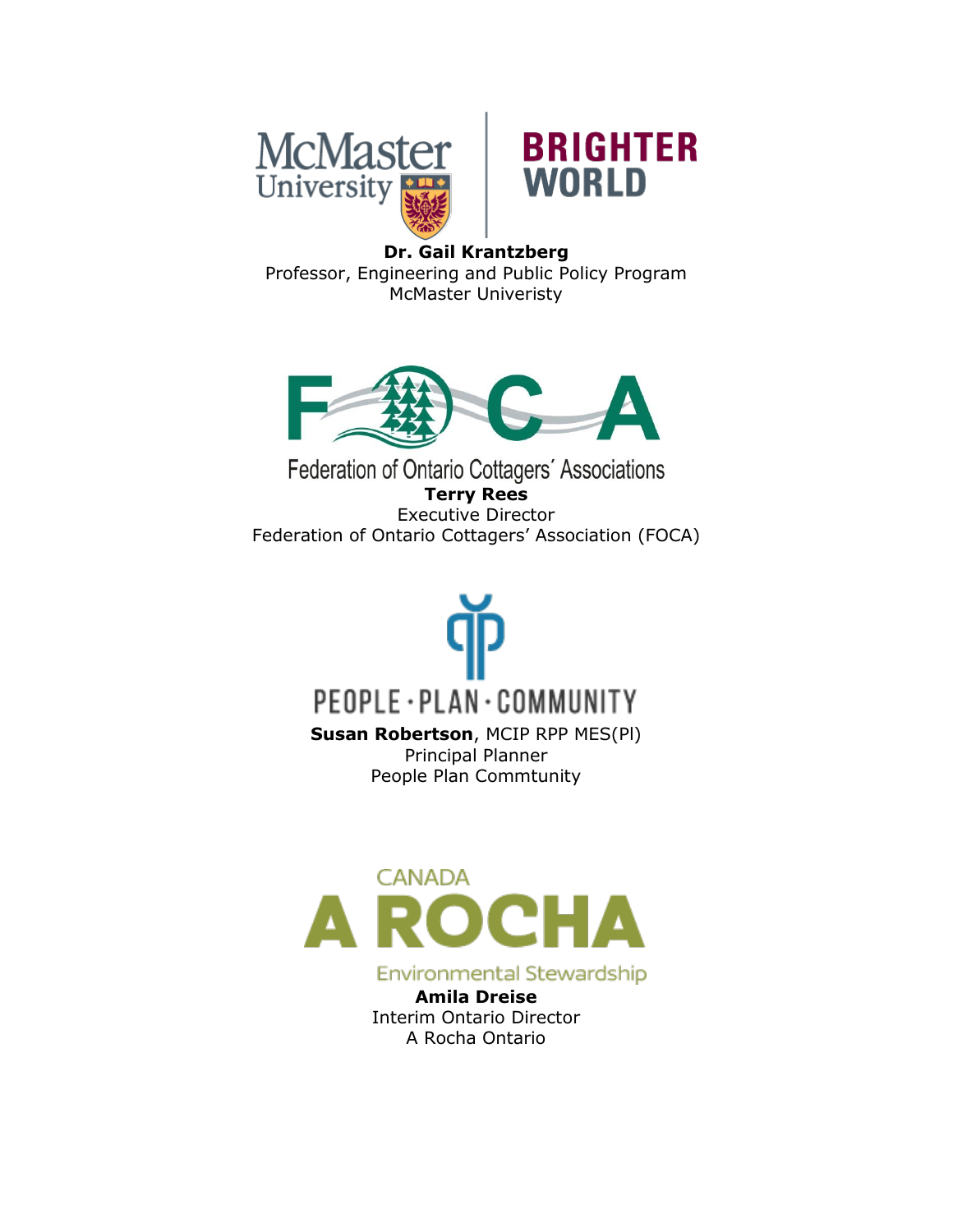

**James Bruce Craig** Chair Concerned Citizens of King Township





**Margaret Prophet** Executive Director Simcoe County Greenbelt Coalition



**Sandy Agnew** Vice Chair AWARE Simcoe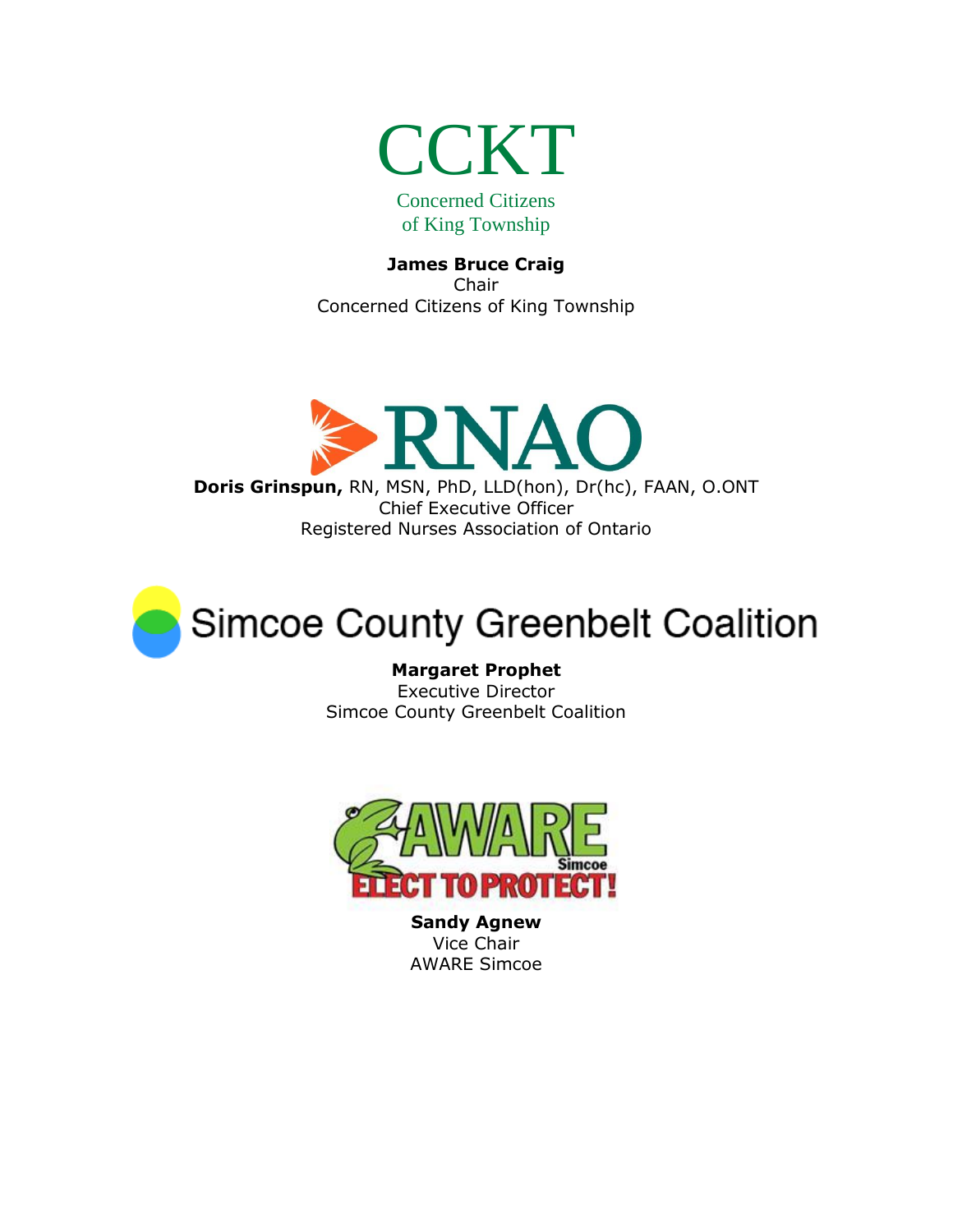



## **Donna E. Baylis** Director, North Dufferin Agricultural & Community Taskforce Executive Director, Food & Water First

FONDATION



**Lino Grima Secretary** Sierra Club of Ontario



**Marwa Selim** Program Manager & Advocacy Coordinator BurlingtonGreen Environmental Association